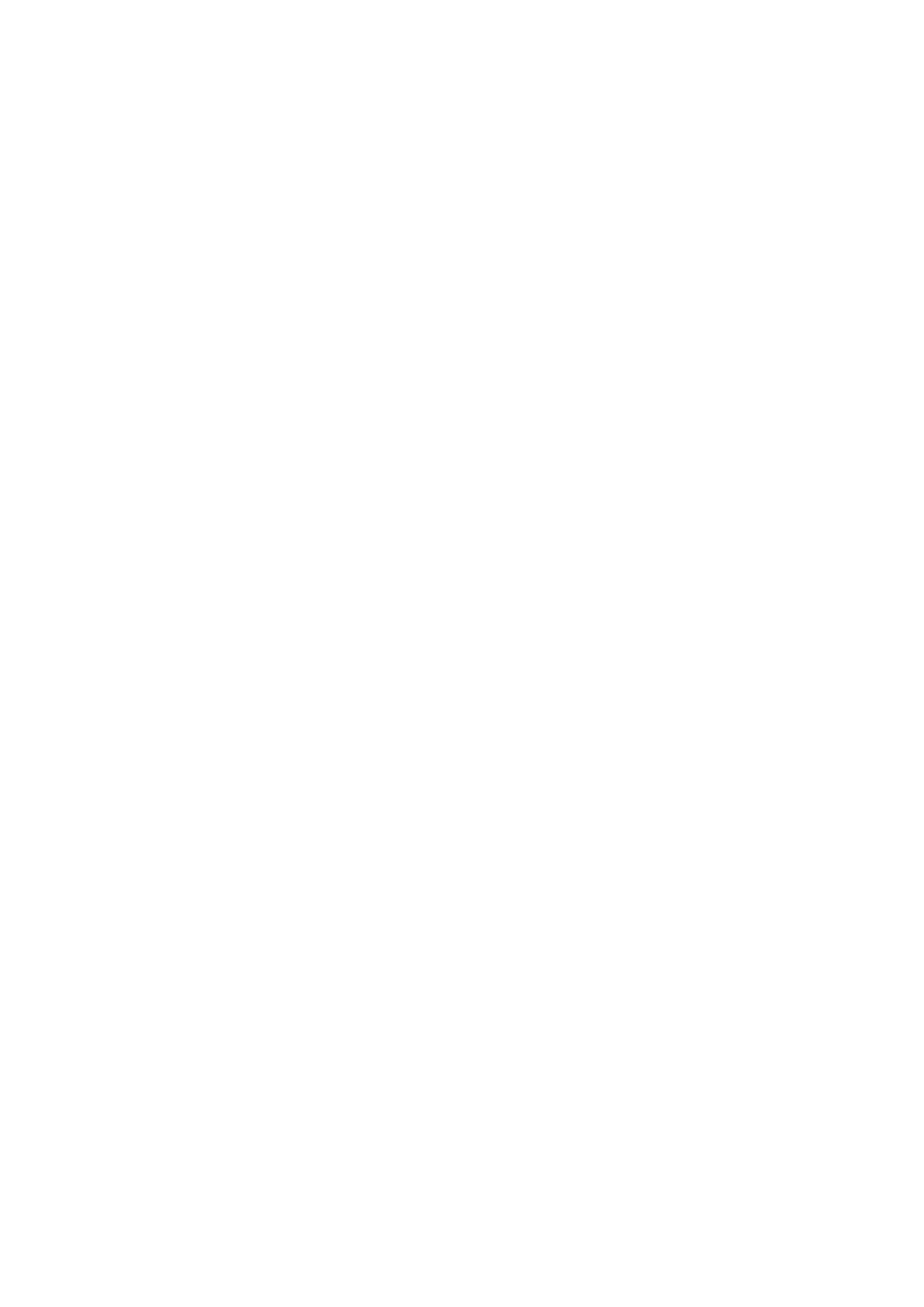*I certify that this public bill, which originated in the Legislative Assembly, has finally passed the Legislative Council and the Legislative Assembly of New South Wales.*

> *Clerk of the Legislative Assembly. Legislative Assembly, Sydney, , 2013*



New South Wales

## **Criminal Procedure Amendment (Court Costs Levy) Bill 2013**

Act No , 2013

An Act to amend the *Criminal Procedure Act 1986* to impose a court costs levy on persons convicted of offences in certain summary proceedings; and for other purposes.

*I have examined this bill and find it to correspond in all respects with the bill as finally passed by both Houses.*

*Assistant Speaker of the Legislative Assembly.*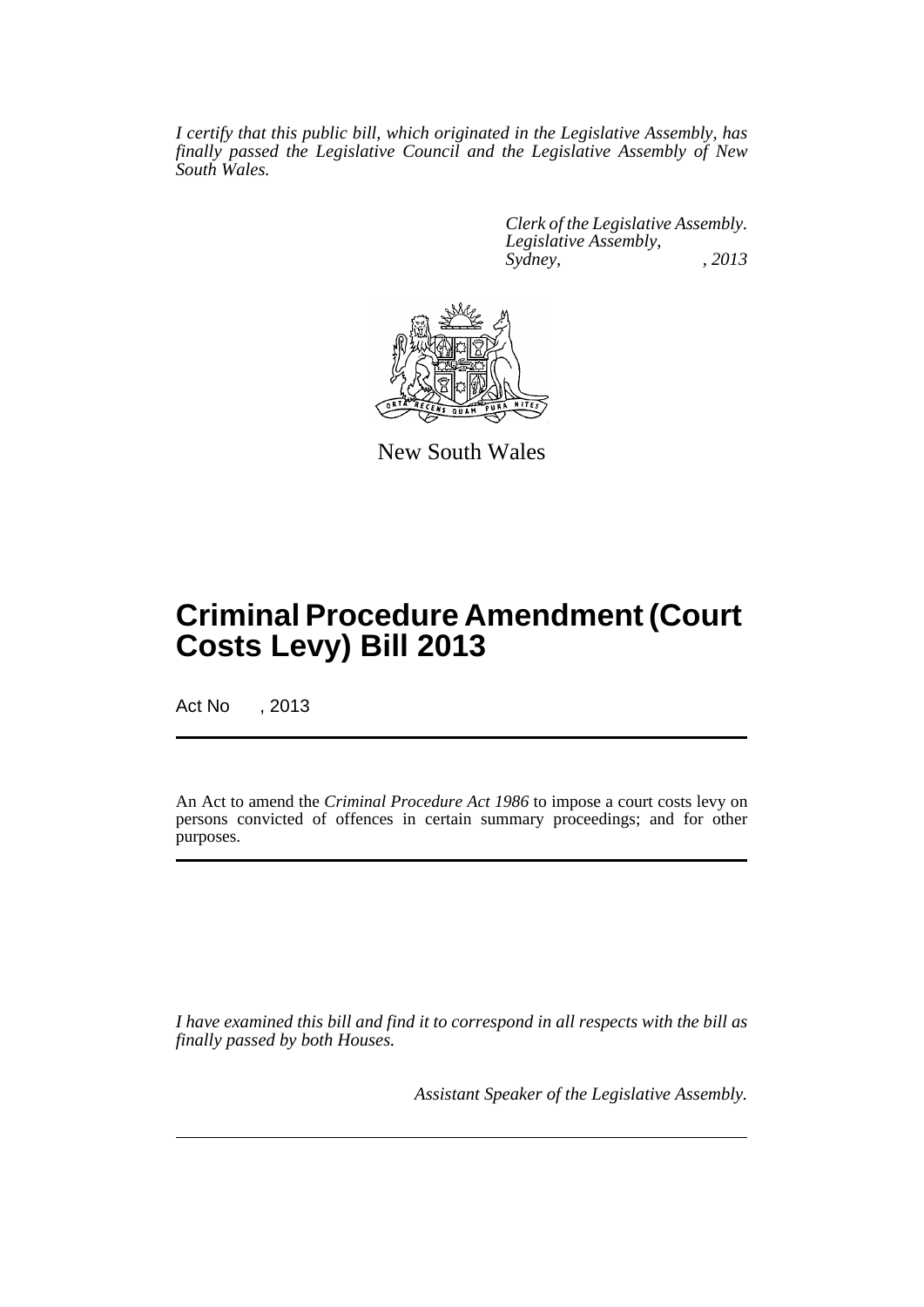## <span id="page-3-0"></span>**The Legislature of New South Wales enacts:**

### **1 Name of Act**

This Act is the *Criminal Procedure Amendment (Court Costs Levy) Act 2013*.

### <span id="page-3-1"></span>**2 Commencement**

This Act commences on a day or days to be appointed by proclamation.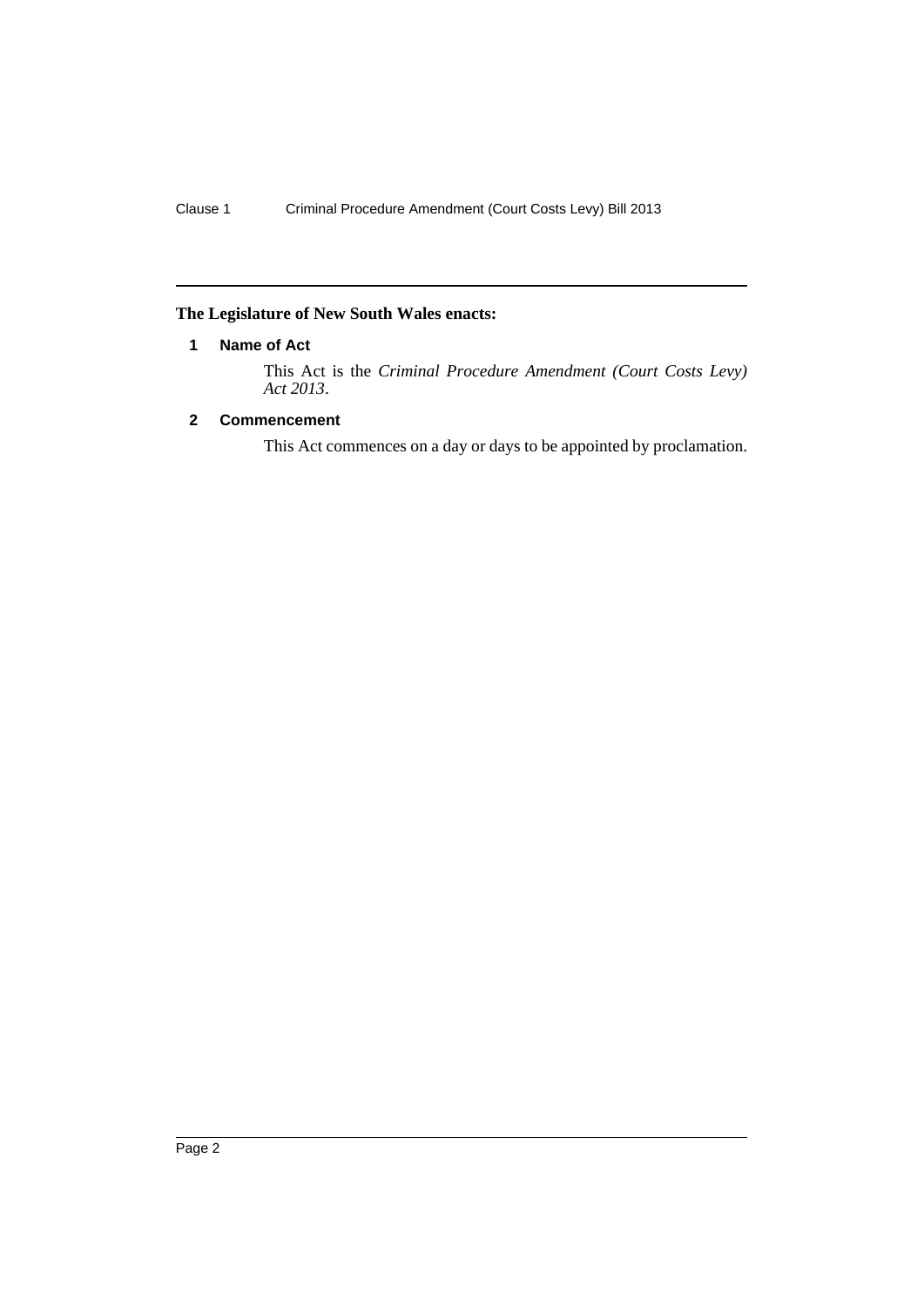Amendment of Criminal Procedure Act 1986 No 209 Schedule 1

## <span id="page-4-0"></span>**Schedule 1 Amendment of Criminal Procedure Act 1986 No 209**

#### **[1] Section 211A**

Insert after section 211:

#### **211A Imposition of court costs levy**

- (1) An accused person who is convicted of an offence in summary proceedings before a court is, by virtue of the conviction, liable to pay a *court costs levy* that is of the amount prescribed by the regulations.
- (2) However, a court costs levy is not payable in relation to any of the following:
	- (a) a conviction resulting in the imposition of a sentence of imprisonment (unless the execution of the sentence is suspended by the court),
	- (b) an order under section 10 (1) (a) of the *Crimes (Sentencing Procedure) Act 1999* in relation to an offence that is not punishable by imprisonment,
	- (c) a finding of guilt in relation to a traffic offence (within the meaning of section 210 of this Act) by the Local Court when dealing with the accused person under Division 4 of Part 3 of the *Children (Criminal Proceedings) Act 1987*,
	- (d) a conviction in proceedings before the Drug Court,
	- (e) a conviction that the regulations exempt from liability to pay the levy.
- (3) A convicted person who is under the age of 18 years is not liable to pay the court costs levy if the court directs that the person is exempt from liability to pay the levy in respect of the conviction. Such a direction may be made when the court convicts the person, or at any time afterwards.
- (4) The court costs levy is in addition to, and does not form part of, any pecuniary penalty imposed in respect of the offence.
- (5) The court costs levy is to be paid to the registrar of the court. The registrar is to pay the levy to the prosecutor if court costs have been paid by the prosecutor in respect of the proceedings.
- (6) The commencement of any proceedings by way of appeal against, or review of, a conviction in respect of which the court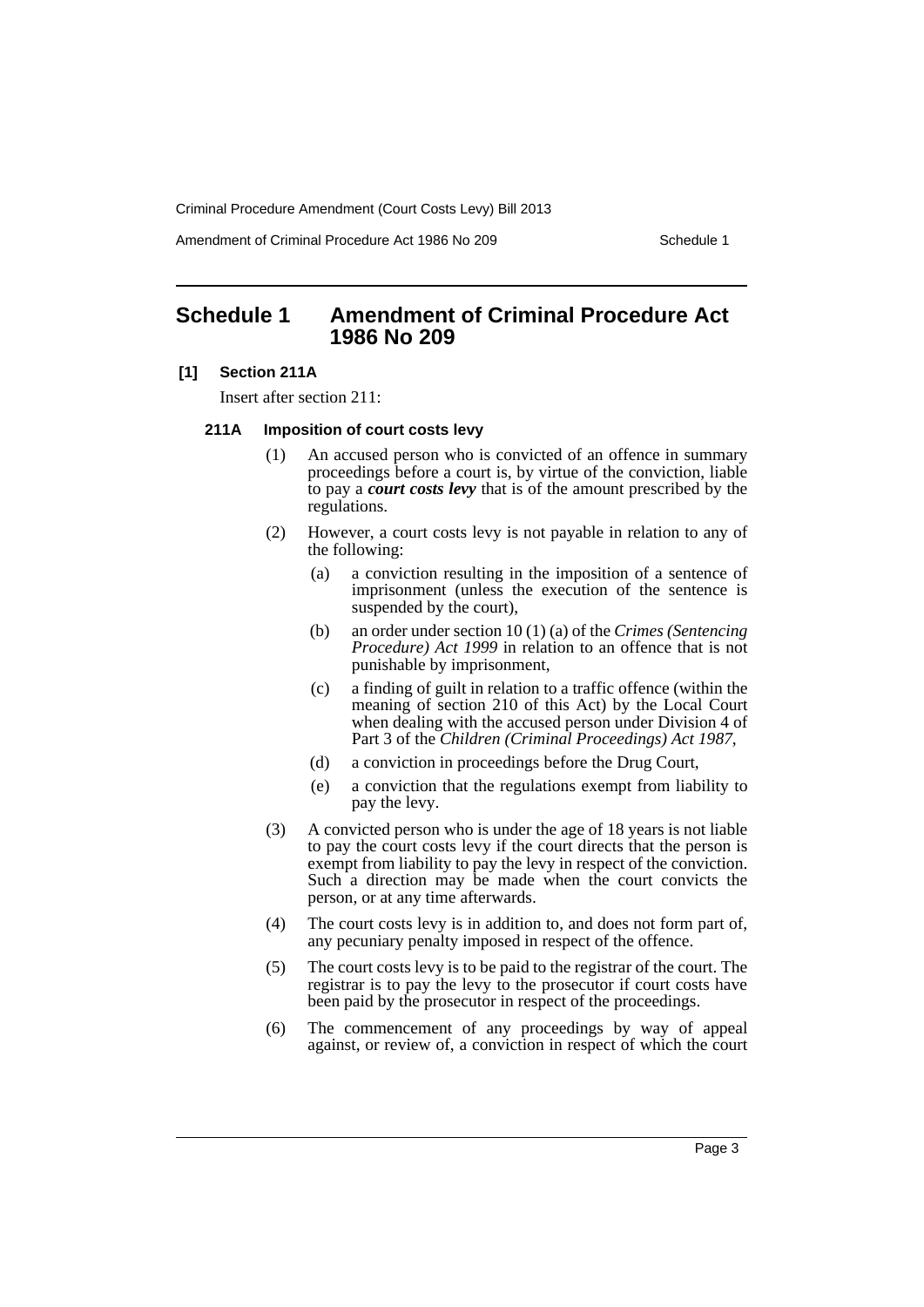costs levy has been imposed on a person stays the liability of the person to pay the levy. In such a case:

- (a) the setting aside of any such conviction annuls that liability, and
- (b) the dismissal of any such proceedings removes the stay of liability.
- (7) To avoid doubt, this section extends to:
	- (a) proceedings conducted in the absence of the accused person, and
	- (b) proceedings in which a person who was under the age of 18 years when an offence was allegedly committed pleads guilty to, or is found guilty of, an offence in proceedings before a court, but not if the person is dealt with under Division 4 of Part 3 of the *Children (Criminal Proceedings) Act 1987*.
- (8) In this section, a reference to a person being convicted includes a reference to an order being made in relation to the person under section 10 of the *Crimes (Sentencing Procedure) Act 1999*.

**Note 1.** This section does not apply in respect of criminal proceedings before the Children's Court (see section 27 (2A) of the *Children (Criminal Proceedings) Act 1987*). Section 42A of that Act provides for the Children's Court to make orders regarding court costs at its discretion.

**Note 2.** Section 4 of the *Fines Act 1996* provides that a court costs levy payable under this section is, for the purposes of that Act, taken to be a fine imposed by the court that convicted the person or found the person guilty.

#### **[2] Section 215 When professional costs may be awarded to prosecutor**

Omit section 215 (1) (b) and (2).

#### **[3] Section 215 (4)**

Insert "under Division 4 of Part 3 of the *Children (Criminal Proceedings) Act 1987* or" after "made".

#### **[4] Section 215 (4)**

Omit "that section". Insert instead "the relevant section".

#### **[5] Schedule 2 Savings, transitional and other provisions**

Insert at the end of clause 1 (1):

*Criminal Procedure Amendment (Court Costs Levy) Act 2013*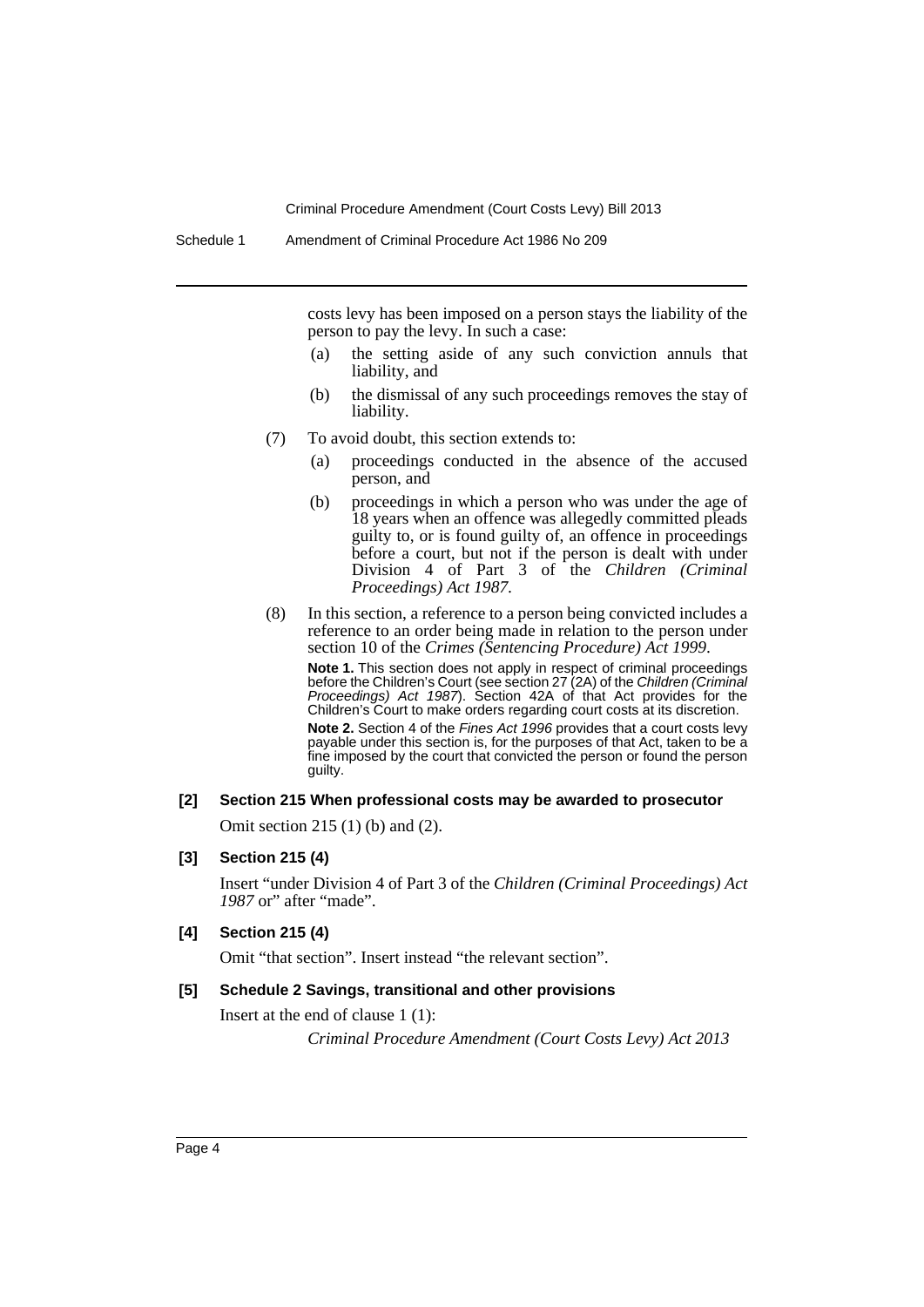Amendment of Criminal Procedure Act 1986 No 209 Schedule 1

#### **[6] Schedule 2**

Insert at the end of the Schedule with appropriate Part and clause numbers:

## **Part Provisions consequent on enactment of Criminal Procedure Amendment (Court Costs Levy) Act 2013**

#### **Court costs levy applies to convictions in commenced proceedings**

The amendments made by the *Criminal Procedure Amendment (Court Costs Levy) Act 2013* extend to proceedings commenced but not finally determined immediately before the commencement of the amendments.

#### **Review of amendments**

- (1) The Minister is to ensure that the operation of the amendments made by the *Criminal Procedure Amendment (Court Costs Levy) Act 2013* are reviewed to determine whether the policy objectives of those amendments remain valid and whether the relevant terms of this Act remain appropriate for securing those objectives.
- (2) The review is to be undertaken as soon as possible after the period of 12 months from the date of commencement of section 211A.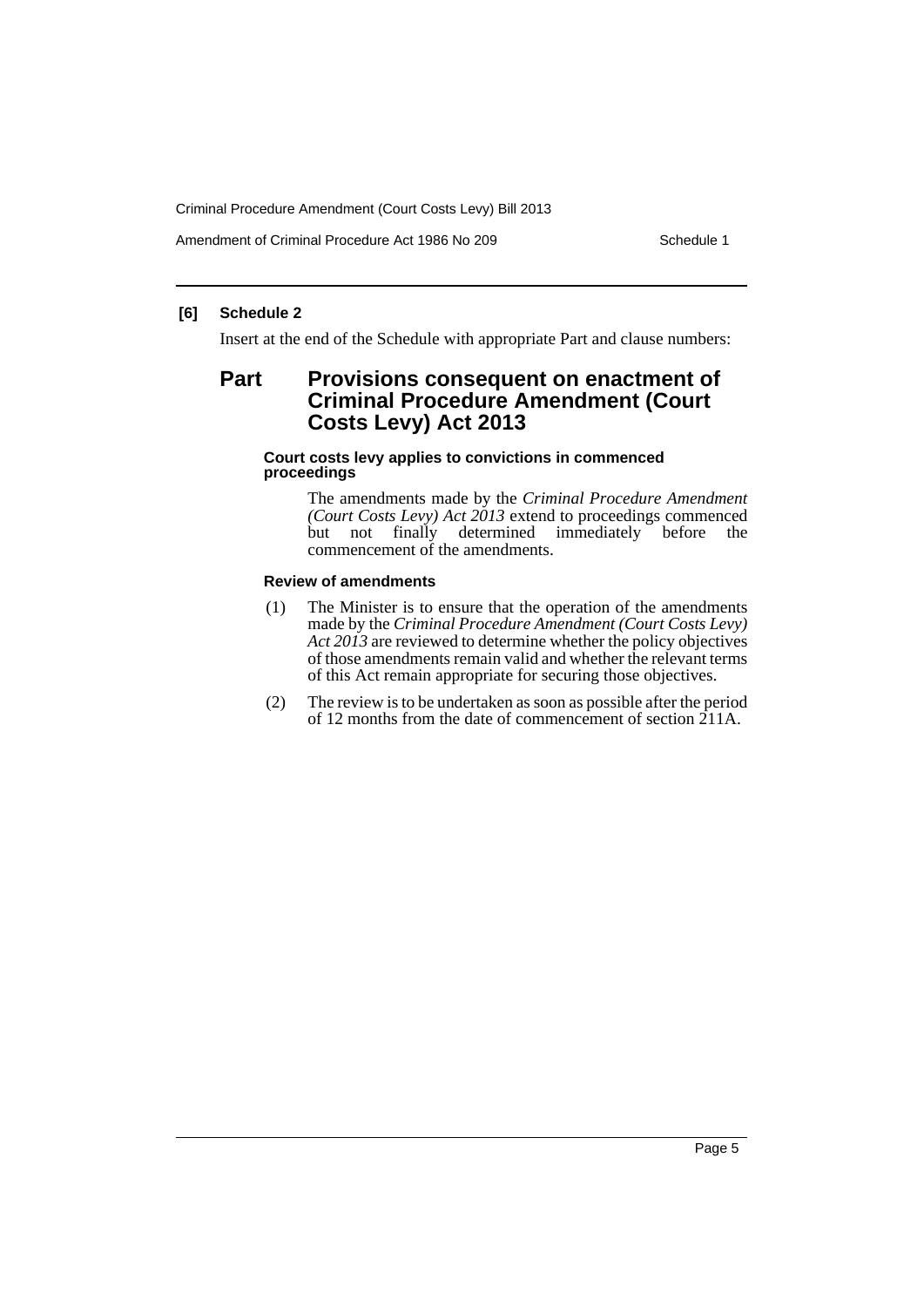## <span id="page-7-0"></span>**Schedule 2 Consequential amendment of other Acts**

#### **2.1 Children (Criminal Proceedings) Act 1987 No 55**

- **[1] Section 27 Application of Criminal Procedure Act 1986 and other Acts**  Insert after section 27 (2):
	- (2A) Despite subsection (2), section 211A of the *Criminal Procedure Act 1986* does not apply in respect of criminal proceedings before the Children's Court.

#### **[2] Section 42A**

Insert after section 42:

#### **42A Children's Court may make orders regarding court costs**

- (1) The Children's Court may, at the end of summary proceedings in which a person is found guilty of an offence, order that the person pay court costs.
- (2) Court costs ordered to be paid under this section are in addition to, and do not form part of, any pecuniary penalty imposed in respect of the offence.
- (3) The court costs are to be paid to the registrar of the court. The registrar is to pay the costs to the prosecutor if court costs have been paid by the prosecutor in respect of the proceedings.
- (4) The amount of court costs ordered to be paid under this section cannot exceed the amount of the court costs levy that would be payable under section 211A of the *Criminal Procedure Act 1986* if that section applied to the offence.
- (5) An order for the payment of court costs by a person may be included in any order made under section 33 in relation to the person.
- (6) This section applies to all summary proceedings before the Children's Court, including proceedings conducted in the absence of the accused person.
- (7) This section applies to summary proceedings before the Local Court relating to a traffic offence in which a person is dealt with under Division 4 (by virtue of section 210 of the *Criminal Procedure Act 1986*) in the same way as it applies to proceedings before the Children's Court.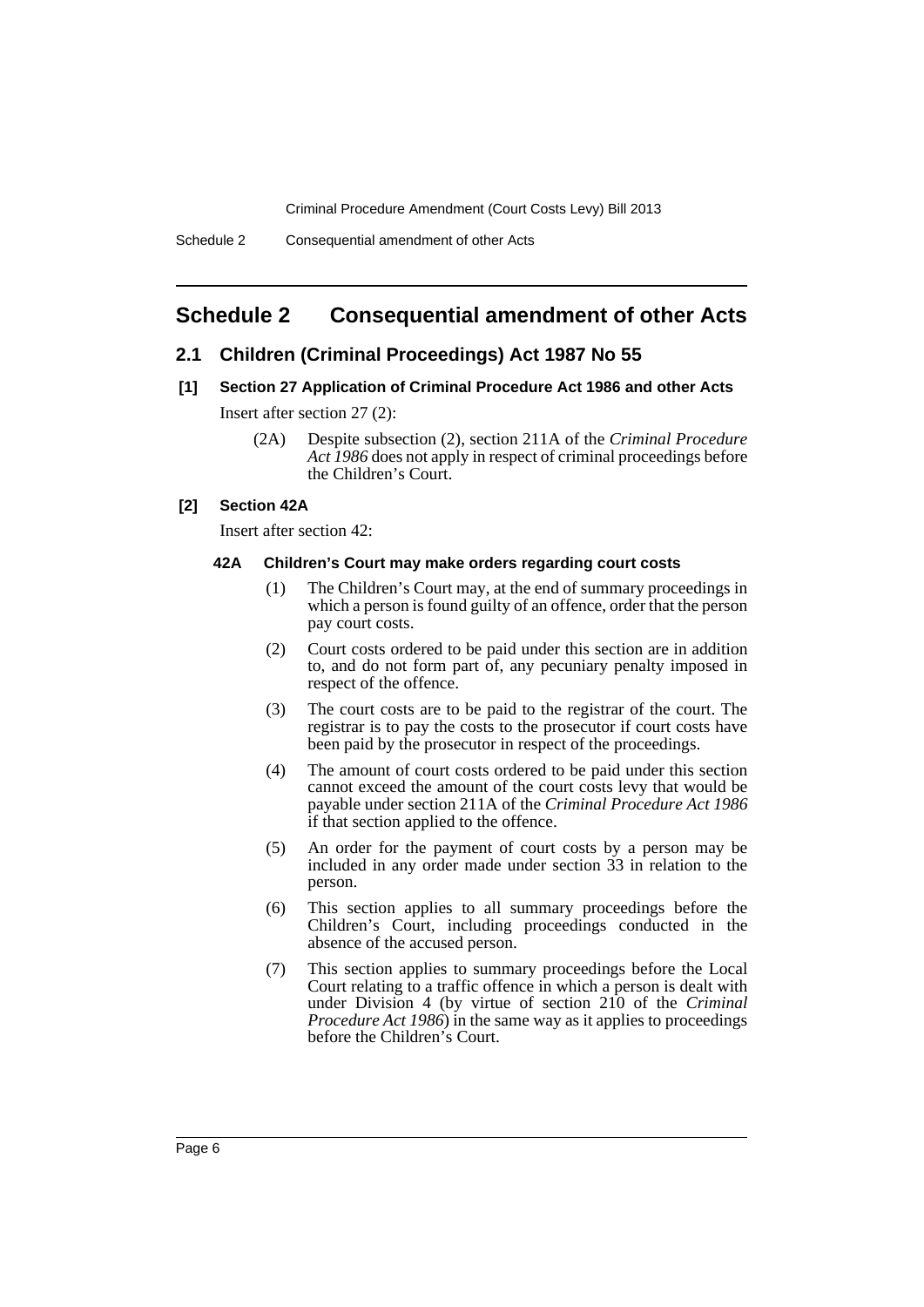Consequential amendment of other Acts Schedule 2

- (8) This section does not apply to a finding of guilt that the regulations exempt from the operation of this section.
- (9) An order made by a court under this section for the payment of costs is taken to be a fine within the meaning of the *Fines Act 1996*.

#### **[3] Schedule 2 Savings and transitional provisions**

Omit clause 1 (1). Insert instead:

(1) The regulations may contain provisions of a savings or transitional nature consequent on the enactment of any Act that amends this Act.

## **[4] Schedule 2, Part 18**

Insert after Part 17:

## **Part 18 Criminal Procedure Amendment (Court Costs Levy) Act 2013**

#### **31 Application of amendments**

Sections 27 (2A) and 42A extend to proceedings commenced but not finally determined immediately before the commencement of those provisions.

#### **2.2 Fines Act 1996 No 99**

#### **[1] Section 4 Meaning of "fine"**

Insert after section  $4(1)(d)$ :

(d1) any court costs levy payable under section 211A of the *Criminal Procedure Act 1986* in proceedings for an offence, or

## **[2] Section 4 (2A)**

Omit the subsection. Insert instead:

(2A) For the purposes of this Act:

(a) a compensation levy is taken to be a fine imposed by the court by which the person liable to pay the levy was convicted, and